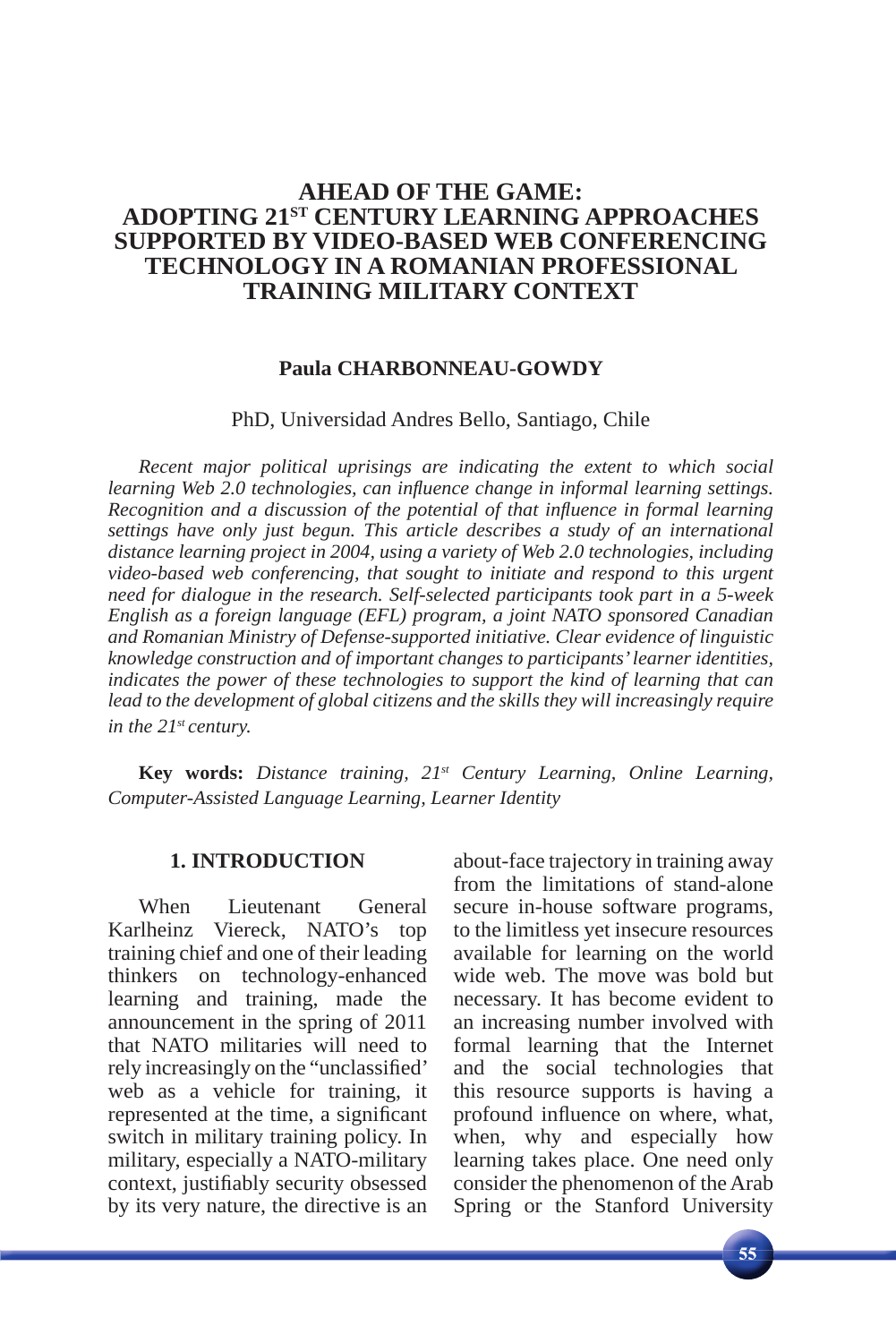professor (Thrun et al. 2012) who has abandoned his tenured position after attracting one hundred and sixty thousand engineering students worldwide to take part in one class he offered online, as just two examples of this influence. Indeed, it is no longer just a question of the kinds of learning that take place on the Internet, but how these events will influence more formal learning and learners.

The attraction and proliferation of social learning technologies and the growing global access to the Internet has led to extensive questioning not only about innovative ways of using technology for learning but also whether the interpersonal interactions they support are changing learners and helping them to adopt the skills they will need to take an engaged role in the  $21<sup>st</sup>Century$  (Thomas et al., 2012). The study that this paper describes attempts to explore empirical answers to these questions.

# **2. LITERATURE UNDERPINNINGS**

Whether the NATO's training chief's decision to move training to the Internet was drawn from personal insight, pragmatism, or a pedagogically informed perspective is unclear. Indeed, questions around the limitations of self-study, standalone technology programs are beginning to receive some research notice. Remarkably however, while the technical issues and content issues have traditionally been the focus of this attention, the influences of these technologies on learning and learners have not. Ignoring these critical issues

is surprising. Self-study software programs and the technologies that support them continue to be looked upon as economic and resource efficient training saviours in countless organizations worldwide. In the field of language training specifically, Neilson suggests: "There is no(sic) existing empirical research on learning outcomes from foreign-language self study using commercially available, standalone Computer Assisted Language Learning (CALL) materials." (Nielson: 2011, p.110). Given the global demand for language training in and beyond militaries and the economic value these programs represent, the lack of sound research to justify their use in terms of learning outcomes is shocking. Nielson's very recent study of the learning outcomes of 150 US highly motivated federal government volunteer employees who volunteered to use two popular commercial programs – Auralog's Tell Me More and Rosetta Stone, reported "severe attrition rates". In the Canadian military context, anecdotal evidence reflects these findings. Retention rates, those military learners that persist with their selfstudy language learning programs beyond a few weeks, average about 12%. Nielson concludes from her study "this lack of compliance with self-study suggests that despite the logistical ease of providing language learning software, more resourceintensive types of language training are more likely to be effective (p.110). As Benson (2007) in a review of autonomous learning points out "learners do not develop the ability to self-direct their learning simply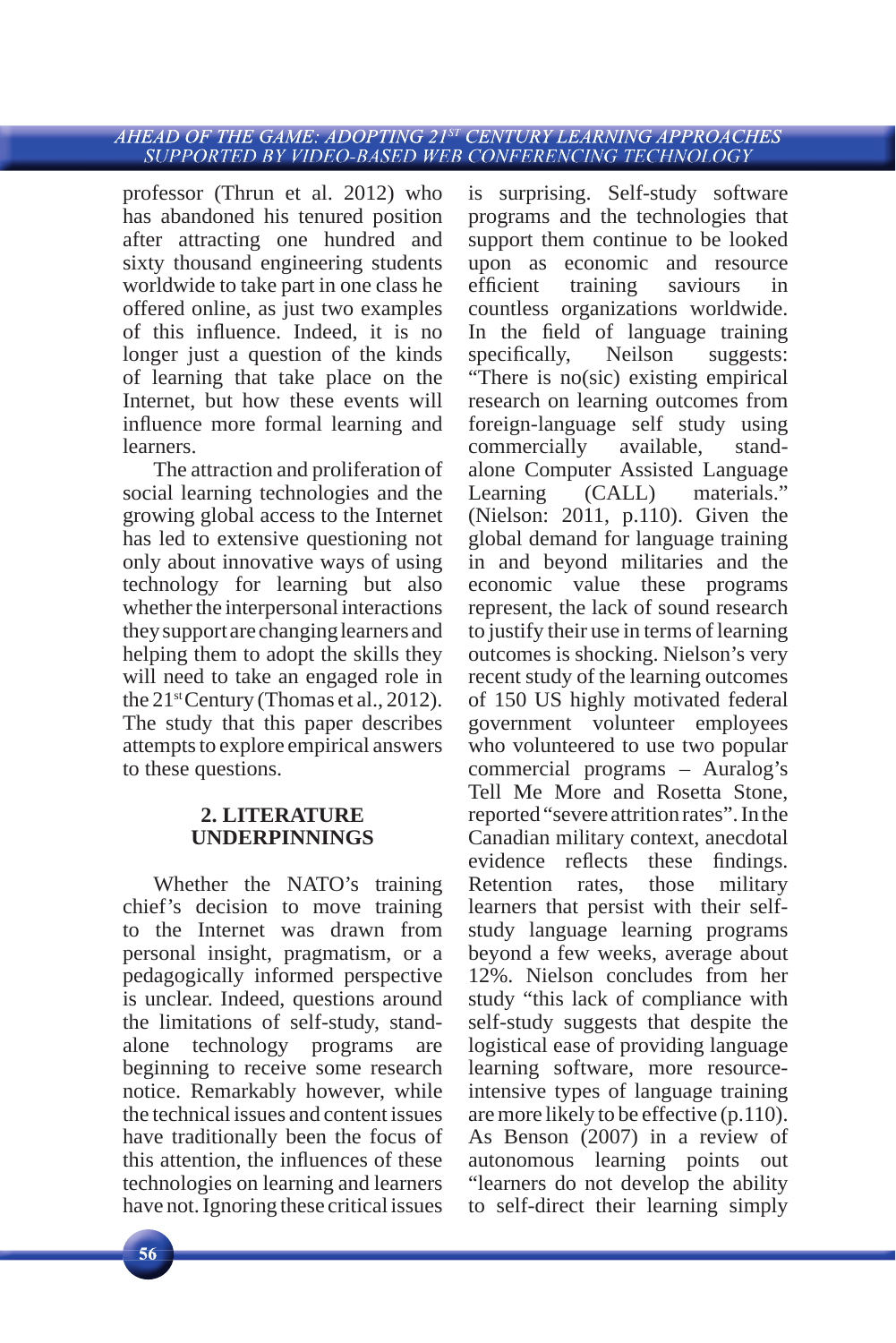Vol. 3, Issue 1 (4) / 2012

by being placed in situations where they have no other option." (Benson: 2008, p.22).

 In quality language learning programs as in many other formal learning settings, the aim of effective training is to develop self-directed life-long learners, learners who will take on the responsibility for their learning beyond the classroom. In an organizational setting, especially a military one, the ability and desire of employees to seek out opportunities for learning well beyond periodic occasions of formal learning, is essential. This is especially true considering the sometimes lifeand-death situations that military personnel face, as well as the increasing need for interoperability in global exercises and events around security, especially NATO`s multinational forces. Programs that lead to life-long learning assure an informed and effective workforce and ultimately that the return on investment for training has been met. As Benson's comment suggests, selfdirectedness in learners is more than a question of personal motivation.

Bonnie Norton (Norton: 1996, 2000) in her work with highly motivated new immigrants to Canada has shown that studies in learner motivation have fallen short of explaining why language learners fail or persist in their learning. Her work reflected a growing movement in broad educational research towards an interest in the socio-cultural context of learning. She established with her studies, both in informal and formal learning situations, the critical importance of learners' agency and identity in determining the nature

and investment that learners will<br>commit to learning. Her research commit to learning. and the work that has been built on it, shed light on why, in a technological context, many self-study software programs lead to learner attrition. These programs often rely on an information transfer model of learning whereby the diverse knowledge and experience that learners bring to a learning situation are ignored and where learners are offered little or no opportunity to engage in meaning making dialogue (Bakhtin: 1981) and guided interaction with others (Vygotsky: 1981; Werstch; 1985) that have been shown crucial to learning. Warschauer has pointed out, as educators, our choices to use technology in this way with learners, not only influences their learning but also determines the place those learners will assume in the global community. (Warschauer: 2000; Warschauer 2003). Warschauer has shown that in many FL learning sites teachers and institutions all too often are choosing to use computers for drill-and-practice work, information processing and electronic communication (communicating with machines) despite the advent of Web 2.0 technologies. This use of computers, he claims, serves to prepare students for work in their FL in service industries where basic functional skills are needed. On the other hand, using computers, or more specifically the Internet and the social interactive tools available on them, to help students develop communicative, collaborative and critical skills may ensure that the FL learners have the more sophisticated skills required for the better jobs in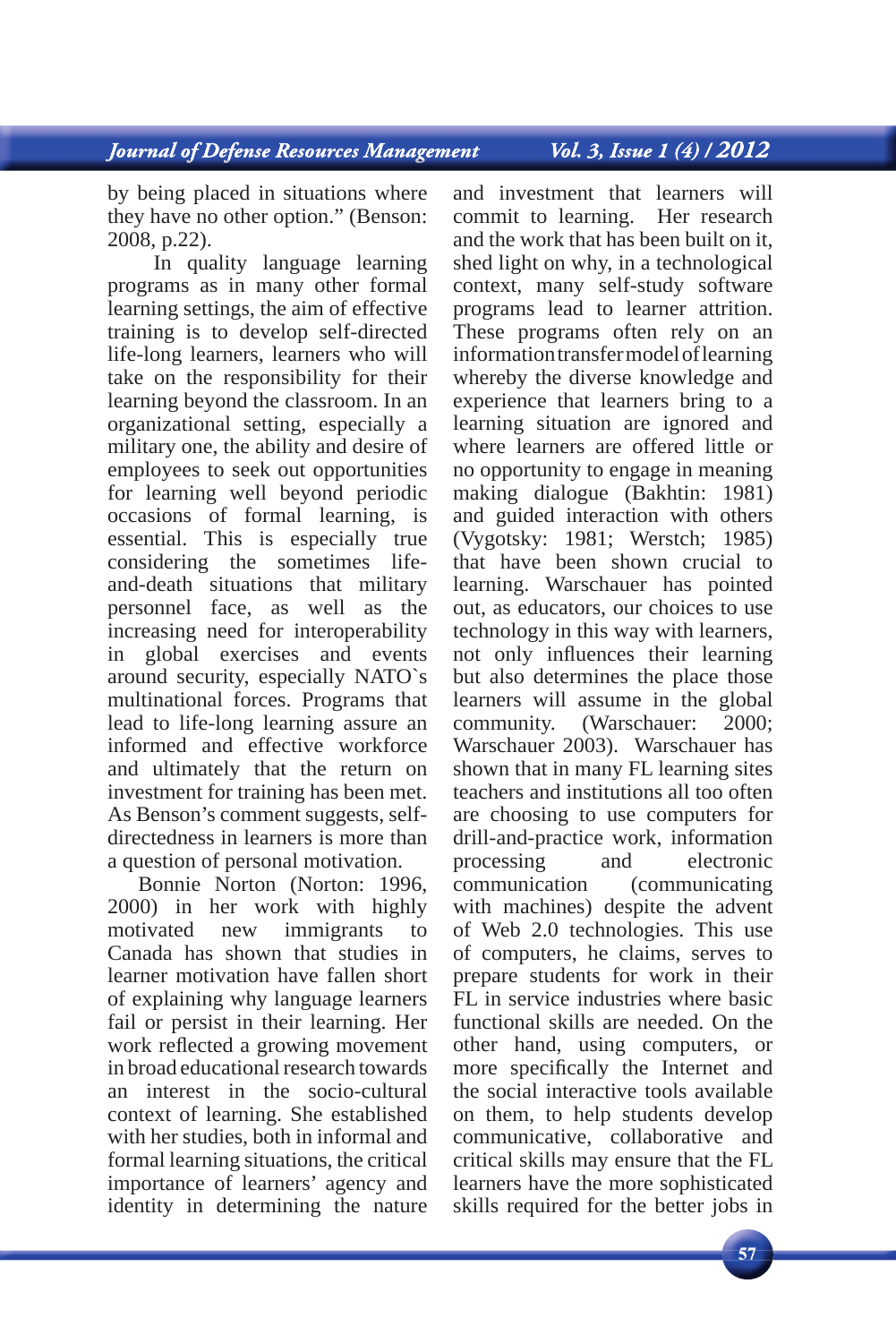society. Acquiring these skills can not only lead to acquiring the financial stability that comes with better employment, but also the potential of having a voice and agency in constructing new possibilities for the future.

In 2004, in the context of a NATOsponsored, language immersion program offered in Canada, the kinds of opportunities a group of military learners from Eastern Europe had, for constructing their futures that included opportunities for learning English, was a serious concern for the individuals as well as there militaries. This concern, along with the disappointing data that was evolving from the technological choices they were being offered in Canada, as well as when they returned home to their own militaries, led to a decision to conduct a distance language program supported by Web 2.0 social learning technologies. Given the concern and the emerging potential of these social learning technologies to support the kinds of guided interpersonal dialogue that based on Bakhtinian and Vygostkian theory can lead to cognitive change, it seemed critical to study the influence of the online sessions on learners and their learning experiences.

In the next section, I briefly explain the context that existed at the time for one of the groups that took part in the study, nine officers in Romania. I then report on the study, its findings, follow-up applications of the research that resulted from the distance program and in the final section, conclusions and suggestions for further research.

# **3. BACKGROUND CONTEXT**

*We look into the future but sometimes forget that many things from the past (which we sometimes consider them as unimportant details) infl uenced and still infl uence our life.*  (M., a Romanian military participant, field notes, 2004)

*I never thought about a plan for the next 5 years. I'm not used to plan things because they never came true. So I live in the present and don't think to (sic) much at the future.*  (D. Romanian military participant, written communication, 2004)

In 2004, at the time that the distance learning pilot program was being launched, in Romania as in other former Warsaw-pact countries, there was a sense of anticipation, and at the same time hesitation, reflected in the voices of Romanian military personnel around the possibility of becoming members of NATO. This sense of anticipation and hesitation, historically, politically, culturally and ideologically rooted, had repercussions at many levels. At the macro level, the question whether Romania could meet the standards set for interoperability by NATO, preoccupied the country's military organization. At the micro level, there was the angst alluded to by M. and D, Romanian military employees, in their comments quoted above, brought on by the weight of the past on their present and outlooks for the future. This angst and the general tensions in the militaries where they worked, might explain the often disparaging views many of the Romanian participants made about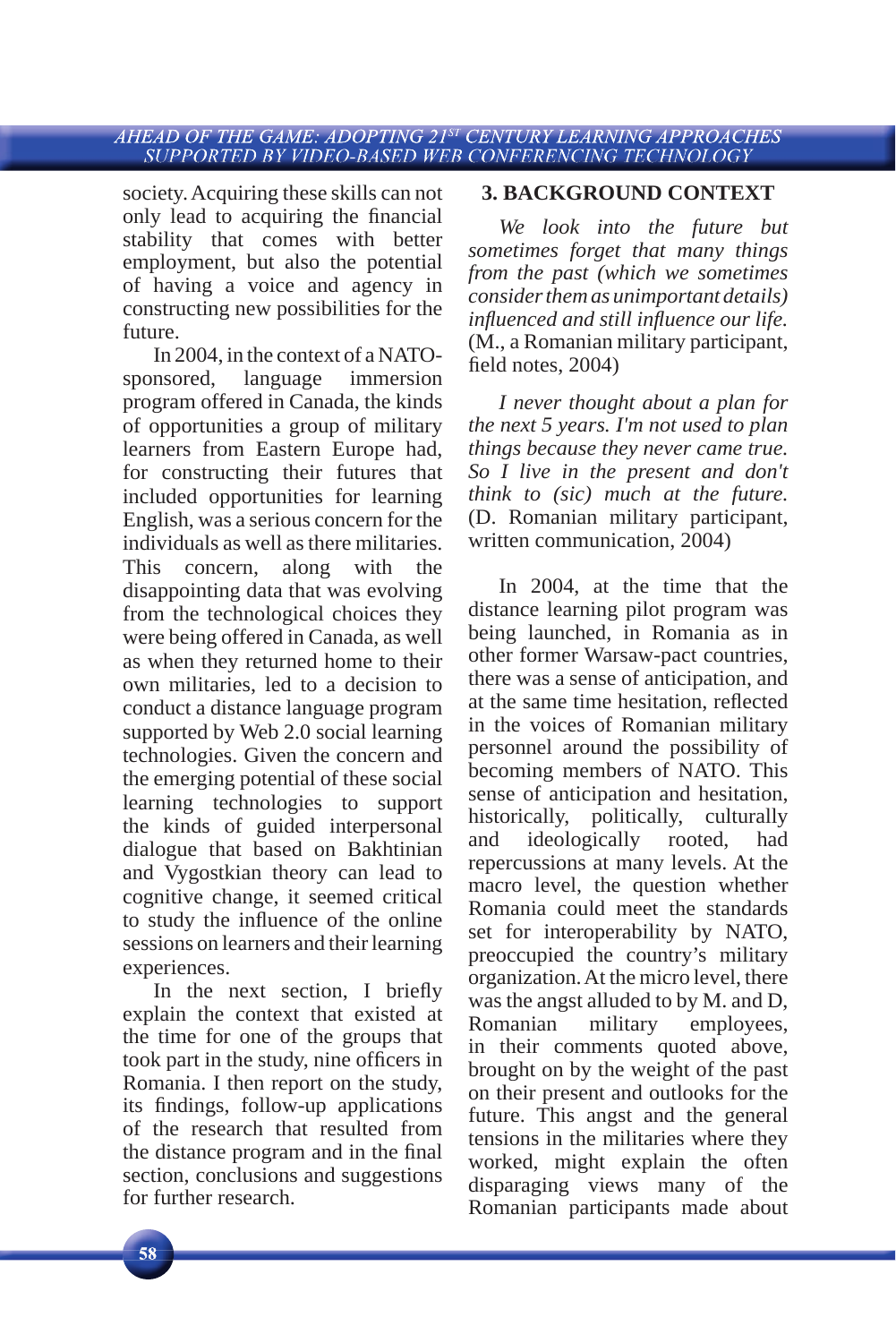# **Journal of Defense Resources Management**

themselves in relation to others, especially those from the West. Learning English was considered an important step in overcoming these barriers at both levels. Yet a system of education during the former regime characterized by rote learning and translation and in many cases inadequately trained language instructors, along with difficulties in gaining approval for English language training in the military, prevented access to opportunities to learn the language, especially to speaking. Many Romanian military personnel reported they were forced to learn on their own using books or self-study software programs paid for out of pocket. Given the highstakes nature of learning English to many military employees' present and future careers, not to mention the drive to become "more westernized" characteristic of the post-communist era, these efforts were reportedly seen as imperative.

It is in this context that the offer of an opportunity to take part in a program to learn English with a native speaker and expert teacher from North America using state-ofthe-art technology, was apparently appealing to both Romanian military decision makers and to the individual participants themselves.

## **4. THE STUDY**

The focus of the study, an action research project and the major part of the author's doctoral program, was to examine the influence of digitallymediated interactions supported by various Web 2.0 technologies on nine Romanian military personnel studying Vol. 3, Issue 1 (4) / 2012

English as a foreign language. Using a qualitative perspective and ethnographic research methods, the experiences of these individuals learning English at the Management Training Centre in Brasov, Romania, were studied. Videobased web conferencing technology as well as other social learningbased technologies supported the interactions during a 5-week period. The guided discussion sessions with the Romanians were part of a larger study involving two other groups of participants – one located at a military university in the Czech Republic and the other a group of former students of mixed nationalities from eastern and central Europe who had attended the Canadian language immersion program. The online sessions with the Romanians were conducted daily over the five weeks, either synchronously through the videobased web conferencing as well as asynchronously through chat and e-mails. Discussion topics were learner-generated; the internet and social media were primary sources for the content. The recognition, along with Kress (2000), of the importance of visual images to communication was the rationale for a video-based connection as well as for the emphasis on learner-generated pictures, videos and other image-based Web media during the sessions. Communication theorists have well-established that non-verbals are integral to interaction in whatever language we speak.

ICIWave Design, a Canadian company researched and developed specialized low-cost videoconferencing telecommunication services specifically for the project. The audio and video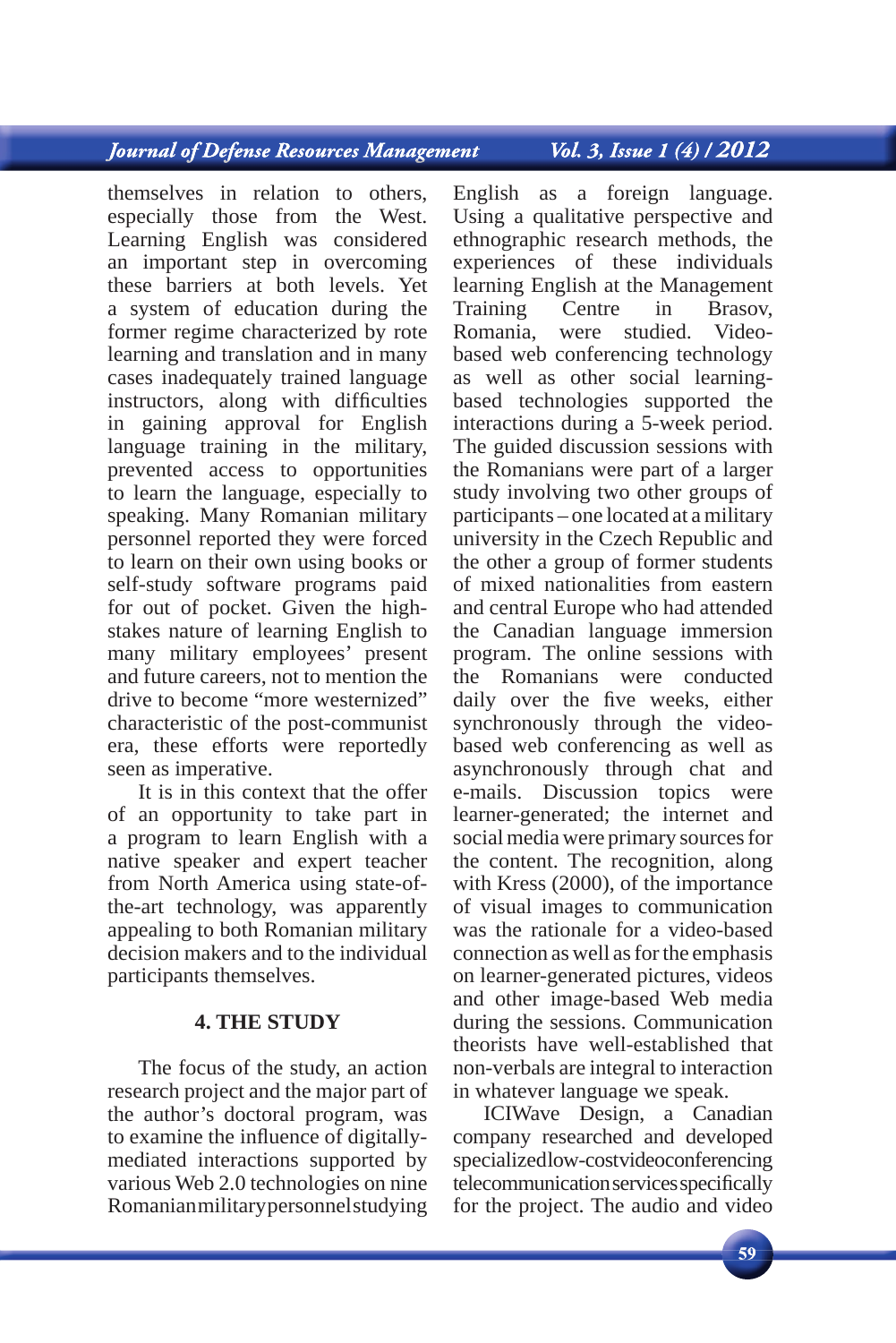"multi stream" technology allows individuals in multiple sites to connect over the internet (**Figure 1**). Through this interface, real-time connections between Canada and Europe were made possible. The technology allows for a controlled, yet easy access to the website. Users are equipped with headsets and web cameras. London, England provides a break point and at the same time a location for boosting the transmission of sound and picture thus ensuring a better quality video and audio reception between North America and Europe. A North American server supports the Canadian transmission. The particular interface used in the project permitted up to ten people to be present at the website using individual screens. In the case of the Romanian participants, bandwidth limitations at the time prevented learners appearing on the site together. Instead, only one participant and the teacher interacted at a time in the virtual classroom while the others at the same time watched a projected screen image of the conversations at the Romanian location. In latter stages of the larger study involving a group in the Czech Republic, interactions between the teacher and participants were facilitated with special technical features such as shared desktop and small-group breakout rooms, which ICIWave Design created for this particular application. Also, in follow-up programs, a unique control mechanism allowed individuals with low bandwidth to be included in the distance learning.



**Fig.1.** 2009 Version of Waveasy virtual Classroom



Fig.2. Screen shot demonstrating filesharing feature

The study generated significant data that included audio and video transcripts from participant face-toface, individual and group interviews and from the online sessions, written text from asynchronous communications and field notes collected by the author during two visits to Romania. In the next section, the major findings from these sources generated from the participants' perspective and the implications of these findings for educators, learners and policy makers are outlined.

## **5. RESULTS AND IMPLICATIONS**

The depth and scope of qualitative research results naturally prevents a full explanation of the influence of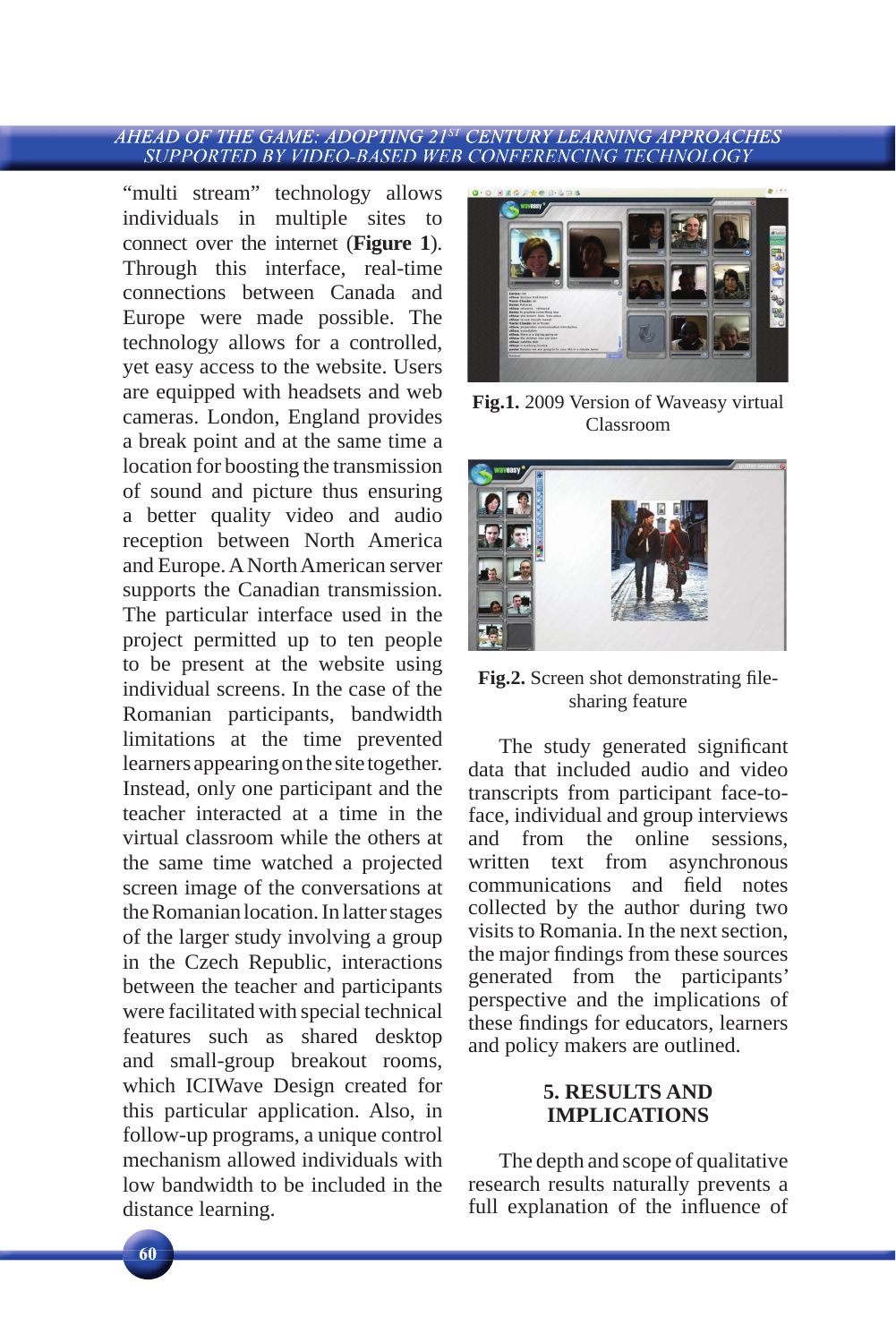Vol. 3, Issue 1 (4) / 2012

the online sessions on the individual Romanian military participants. These detailed findings have been reported elsewhere (Charbonneau-Gowdy, 2009).

The study revealed first of all that compared to the experiences of groups of participants using only selfstudy multimedia software programs at an earlier stage of the study, the Romanian military participants' experiences during the online sessions were more positive. Analysis of data from their perspectives indicated that for virtually all of the participants, the opportunities to meet online with a native speaker, despite the physical distance involved, allowed the main opportunity not only to construct new linguistic knowledge but importantly to negotiate and mediate empowered identities as well. At the beginning of the online discussions, most of the participants, historically shaped by their former learning experiences, displayed fear of speaking and or were apologetic for their level of language. By the end of the study these same individuals expressed their thoughts freely and took risks with the language that led to further construction of knowledge. Both their written and oral communications revealed linguistic progress.

Building on these results, in another doctoral study from a quantitative perspective in a later application of the distance learning sessions, Cechova examined the linguistic changes in a group of military university students who participated in the online discussions in the Czech context (Cechova: 2010). Self-selected participants who took part in discussions supported

by the online web conferencing and other social learning technologies in the Czech university setting, made significant linguistic progress in all three skills – reading, writing and speaking based on pre and post NATO military Stanag test results (Cechova: 2010). Qualitative data collected in a further application of the online sessions in a Canadian public service context, where employees met for discussion sessions online similar to the ones held with the Czechs and Romanians, also showed that participants improved in their speaking skills. The cognitive development suggested by such linguistic change when social interactive technologies are employed is not surprising. Indeed, as Sykes et al. have pointed out, *"recent research indicates both a qualitative and physiological shift in cognitive processes based on the prolifi c use of these [communicationbased] tools…"* (Sykes: 2007, p.529).

Some of the Romanian participants were aware of the changes that were occurring in their abilities to use English. As M. pointed out: *"I realize that my mistakes [in English] reduce day by day. I think it is a good thing"*. (Online notes, November 2, 2004). The changes to their foreign language identities were less obvious to the participants than the linguistic ones, but arguably profoundly more significant. Something in the nature of the collaborative meaningmaking that took place in the discussions guided by a language teaching expert online, led many of these learners to develop more empowered subjectivities. In other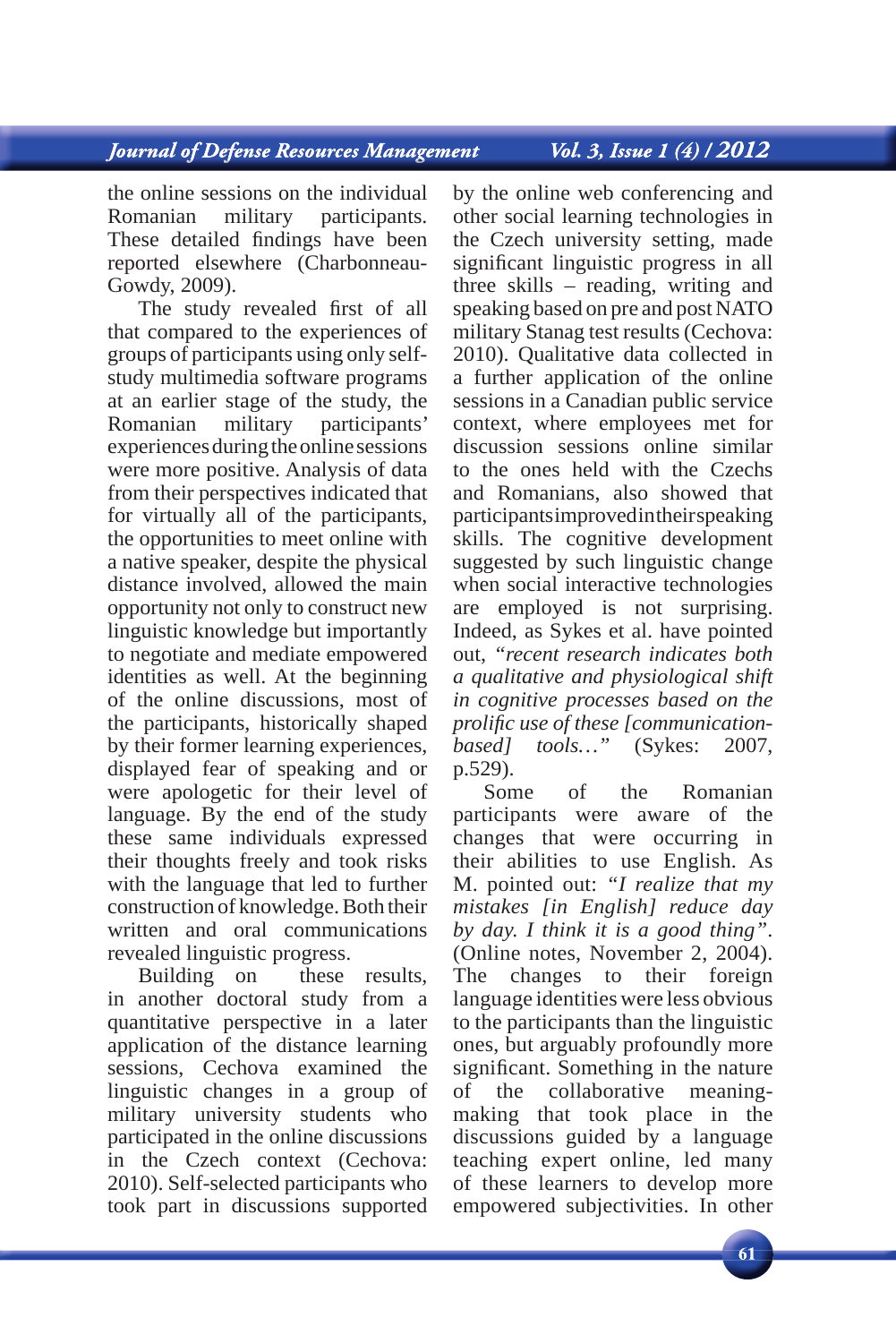words, these online sessions offered the participants opportunities to negotiate new ways of being in their foreign language. Those participants who were initially silent or reportedly felt embarrassed to communicate either online, or as they attested, in their previous work overseas or with foreigners, by the end of the study were speaking more confidently. There was also evidence to support that they increasingly sought out occasions to use their foreign language beyond the classroom. These findings offer strong indications that through the online sessions, this particular group of learners developed strategies for improving in the language and at the same time were showing signs of being emerging self-directed learners.

More remarkable, are the findings that reveal that in some cases the changes in identities that participants constructed during the online sessions in the context of their language learning, also had an influence more broadly in their personal and professional lives beyond the classroom. Some became more critically aware of their ability to change injustices in their work; one spoke less disparagingly about his country than he had at the beginning and saw hope and pride for its future; another saw a more proactive role for himself as a Romanian citizen to initiate change at the personal level; while another demanded a voice and more respect among his peers.

One of the more vivid examples of the carry-over of what was happening in the online classroom into the participants' broader lives is demonstrated in the following excerpts from the data:

*"I am a civilian, a woman and a blonde in a military system? Who would pay attention to what I have to say?"* (M., online discussion, October, 2004)

*"The final step will to be to apply to a UN job….So I'm getting busier and busier (and, of course more and more daring) every day. That is why, by the end of 2009 (if I live that long and I'm a little bit lucky) you will be talking to a UN employee working all over the world. No matter what, I'll struggle. Life is a continuous fight, isn't it?* (E-mail, November, 2004)

Through M.'s words quoted from the beginning of the sessions and then from near the end, we see an indication of the transformations she has undergone over the period of the online sessions, not just in terms of her abilities in the language, but also in her view of her future place in the global community. Finding one's voice in the global dialogue, developing a critical awareness of oneself and one's position in that community, seeing hope for and the agency one has in determining a future, are the kinds of skills that are being increasingly recognized in educational debates as critical for the  $21<sup>st</sup>$  century (Thomas et al.: 2011). Whether the participants who demonstrated emerging and more empowered identities would have done so eventually in other learning spaces is not the point. What is significant is the fact that these kinds of transformations or changes, i.e. learning, were facilitated through the support of technology. The major events and political transformations reported in the last several months in the media are further examples of

 $62$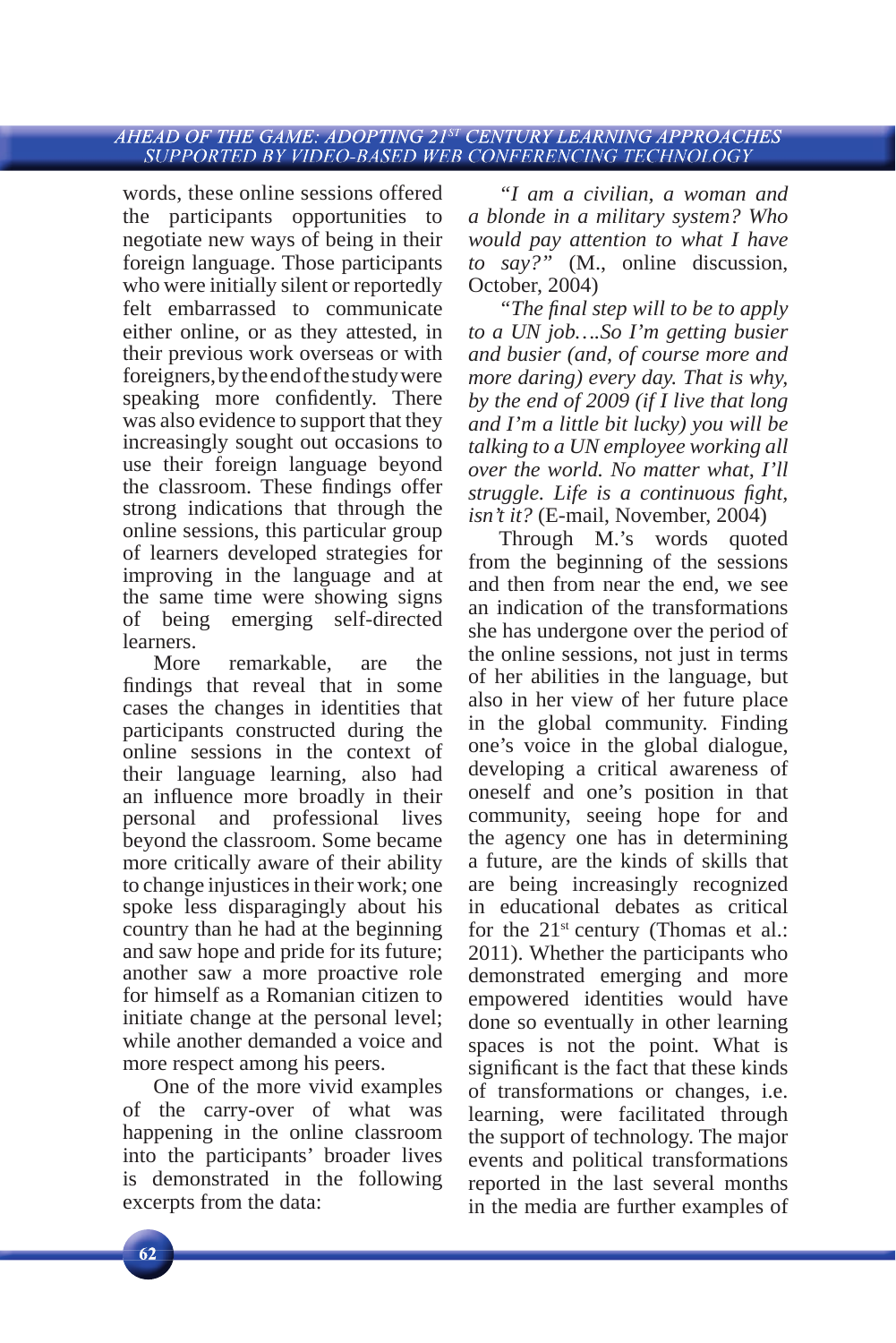Vol. 3, Issue 1 (4) / 2012

how Web 2.0 communication-based technologies, like those used with the Romanians, that support enriched social interaction, are providing a new and powerful space for dramatic and rapid changes to occur, both in terms of learning and identity construction. It should be noted that the Romanian military decision makers who approved the online sessions, the military officers who chose to take part, the educators, IT personnel and all those who supported this very innovative idea at the time, were in a sense ahead of the game.

Being ahead of the game is more than just a sign of an organization's strategic operational planning and or individual opportunism. Being ahead of the game involves taking risks, breaking away from traditional and predictable ways of doing and acting. This is not easy for large institutions, or even for most educators, or even for learners themselves. Resisting change and clinging to the status quo is considered far easier and more secure. But using 20th century practices for a 21st century globalized world could mean denying learners the opportunities to be critical thinkers when faced with important decisionmaking. Resisting the option to adopt powerful social learning technologies in learning spaces could deny learners from having the collaborative skills necessary to work and construct knowledge with others. And failing to provide the most effective and efficient ways to learn could deny learners important spaces to negotiate new identities and instead put learners at risk of being marginalized in the global community. The study clearly

showed that being able to think critically, to work collaboratively in constructing knowledge with others, to negotiate empowered identities in the global community and to be open to new ways of seeing technology for learning, were the advantages that the Romanian participants gained from the online sessions. Viereck identifies these same skills as the ones that individuals in the NATO military context will have to have to assure the future global security environment. Are they not the same skills that individuals will need, not just from language training but from a broad range of formal educational and training settings to feel secure and valued in this global environment?

## **6. CONCLUSION**

The uptake of the study described here has been encouraging. Further examples of research in a variety of areas that looks at the issues addressed in this study, that is the use of Web 2.0 technology tools to support collaborative learning and their influence on learners, have appeared (for example Sykes et al. 2008). More of these studies are needed, especially looking at long term influence on learning and learners of Web 2.0 technologies. Hopefully, this dialogic can lead to more of the kind of changes in formal learning settings that the group of Romanians in this study were able to experience.